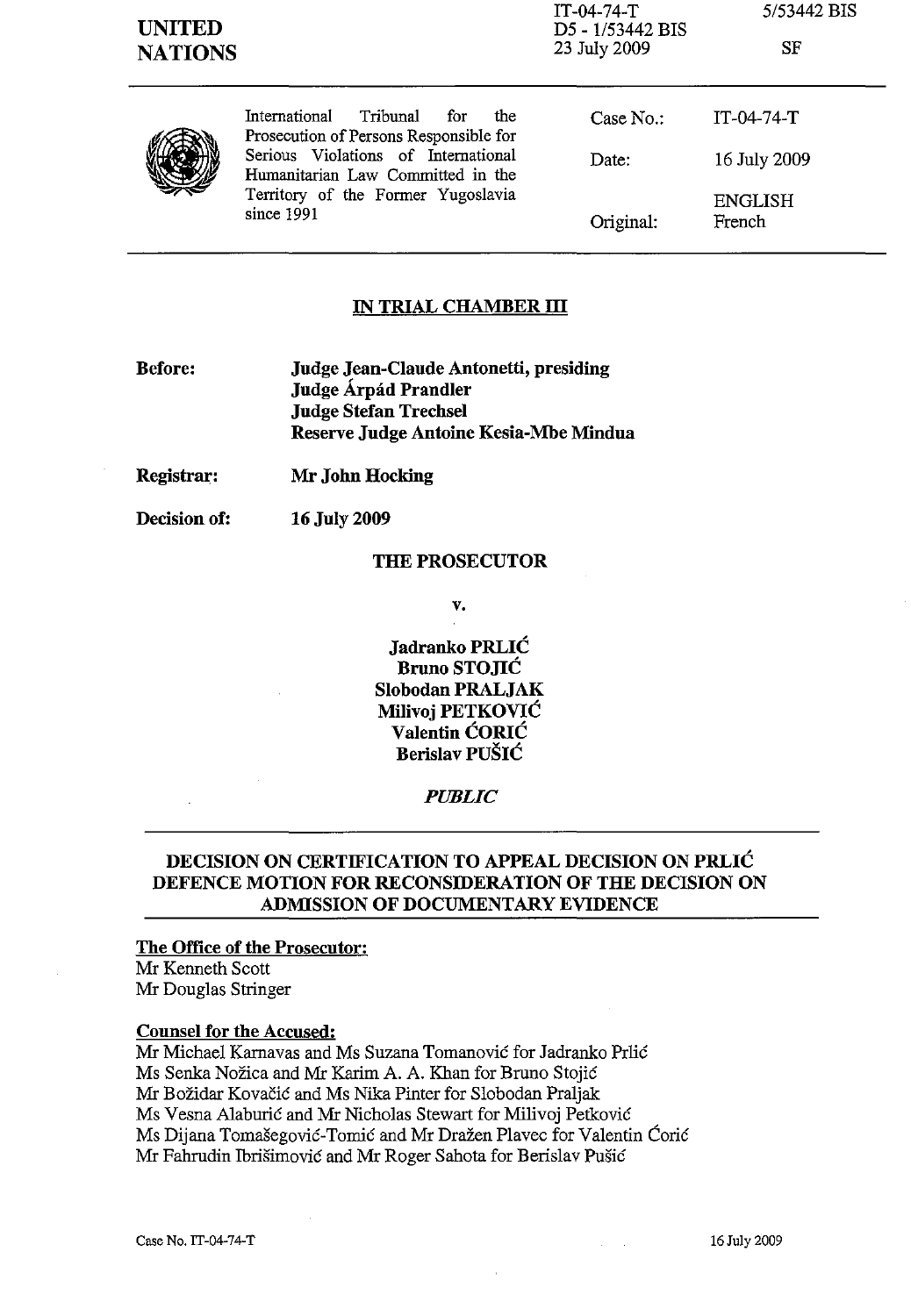**TRIAL CHAMBER III** ("Chamber") of the International Tribunal for the Prosecution of Persons Responsible for Serious Violations of International Humanitarian Law Committed in the Territory of the Former Yugoslavia since 1991 ("Tribunal"),

**SEIZED** of "Jadranko Prlić's Request for Certification to Appeal Under Rule 73 (B) against the *Decision relative a la demande de la Defense Prlic en vue du reexamen de la Decision portant sur l'admission d'elements de preuve documentaires* ", filed publicly by Counsel for the Accused Prilic ("Prilic Defence") on 6 July 2009 ("Request"),

**NOTING** the "Prosecution Response to Jadranko Priic's Request for Certification to Appeal under Rule 73 (B) against the *"Decision relative* a *la demande de la Defense*  Prlić en vue du réexamen de la Décision portant sur l'admission d'éléments de *preuve documentaires",* filed publicly by the Office of the Prosecutor ("Prosecutor") on 13 July 2009 ("Response"),

**NOTING** the "Decision on Prlic Defence Motion for Reconsideration of the Decision on Admission of Documentary Evidence", rendered publicly by the Chamber on 29 June 2009 ("Impugned Decision"),

**NOTING** the "Decision on Prlic Defence Motion for Admission of Documentary Evidence", filed publicly by the Chamber on 6 March 2009 ("Decision of 6 March 2009"),

**CONSIDERING** that, in support of its Request, the Prlic Defence contends that the Chamber's refusal, in the Impugned Decision, to reconsider the Decision of 6 March 2009 rejecting exhibits for lack of relevance or reliability, constitutes an error on the part of the Chamber and has a direct impact on the fairness of the trial, and in particular, on the right of the Defence to present its case through documentary evidence,<sup>1</sup>

<sup>1</sup> Request, paras 18 to 20.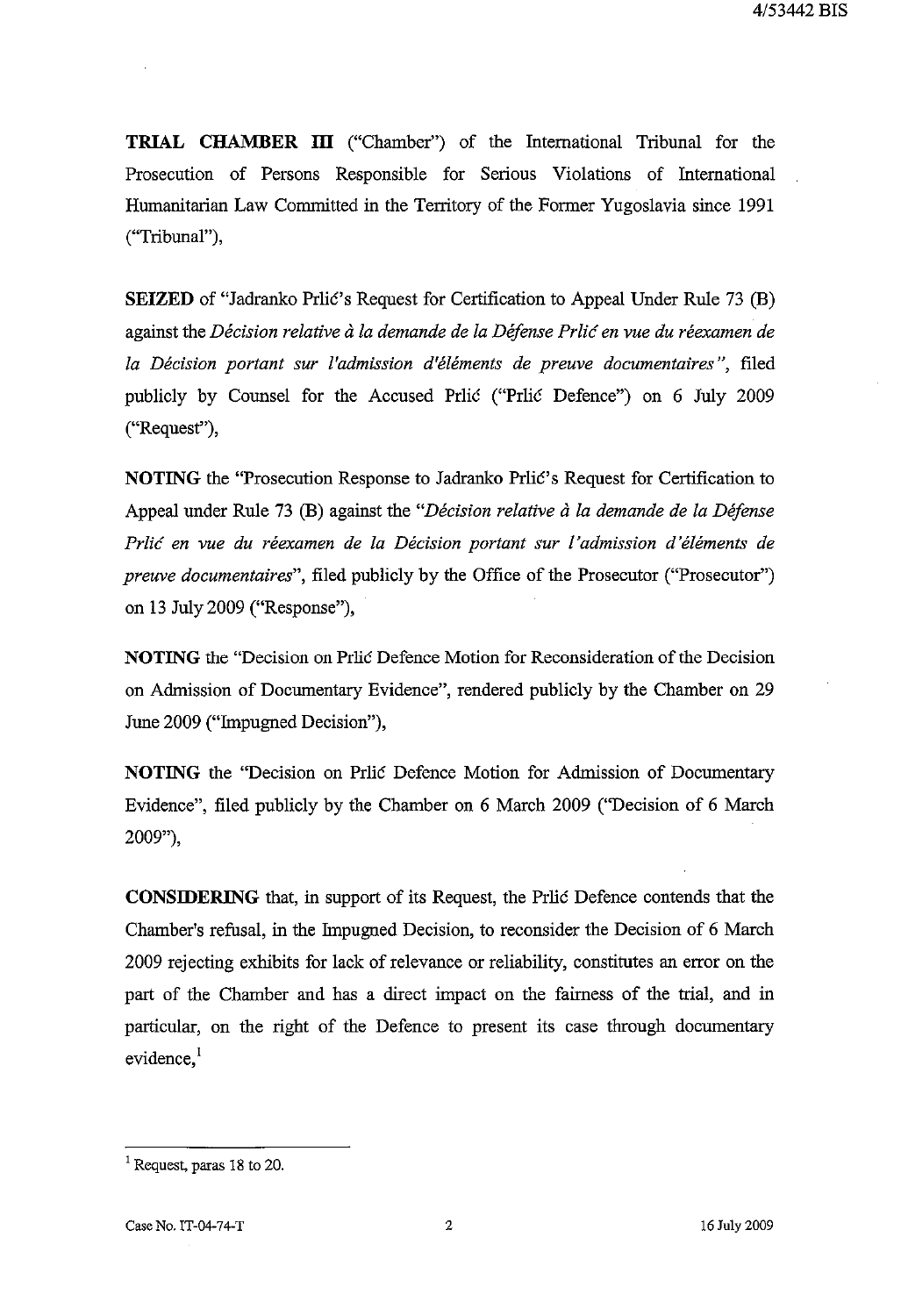**CONSIDERING** further that the Prlie Defence submits that the Chamber's refusal to reconsider the admission of documentary evidence in video form, which bear no indication of either the date or the source, has a direct impact on the fairness of the trial in that it undermines the principle of equality of arms, the Chamber having been less strict on this point with the Prosecution, $2$ 

**CONSIDERING,** lastly, that the Prlie Defence contends that the immediate resolution of these issues would advance proceedings, in that the Chamber, in refusing to reconsider the Decision of 6 March 2009 excluded many documents, thereby depriving itself of evidence which could lead to the acquittal of the Accused Prli $\epsilon$ <sup>3</sup>

**CONSIDERING** that, in its Response, the Prosecution contends that the Request does not satisfy the criteria of Rule 73 (B) of the Rules of Procedure and Evidence ("Rules"), in that the Impugned Decision does not undermine the fair and expeditious conduct of the trial, $4$ 

**CONSIDERING** that the Prosecution further submits that the Pritic Defence relinquished the right to appeal the decision rejecting the admission of evidence when it chose to request the reconsideration of the Decision of 6 March 2009, $\frac{5}{1}$ 

**CONSIDERING** that Rule 73 (B) of the Rules provides that: "Decisions on all motions are without interlocutory appeal, save with certification by the Trial Chamber, which may grant such certification if the decision involves an issue that would significantly affect the fair and expeditious conduct of the proceedings or the outcome of the trial, and for which, in the opinion of the Trial Chamber, an immediate resolution by the Appeals Chamber may materially advance the proceedings",

**CONSIDERING,** therefore, that certification of an appeal is at the discretion of the Chamber, which must, in any event, firstly verify that the two cumulative requirements of Rule 73 (B) are satisfied in this case,<sup>6</sup>

<sup>2</sup> Request, para. 21.

<sup>3</sup> Request, para. 22.

<sup>4</sup> Response, paras 2 to 5.

 $<sup>5</sup>$  Response, paras 6 to 9.</sup>

<sup>&</sup>lt;sup>6</sup> Prosecutor v. Pavle Strugar, Case No. IT-01-42-T, "Decision on Defence Motion for Certification",

<sup>17</sup> June 2004, para.2.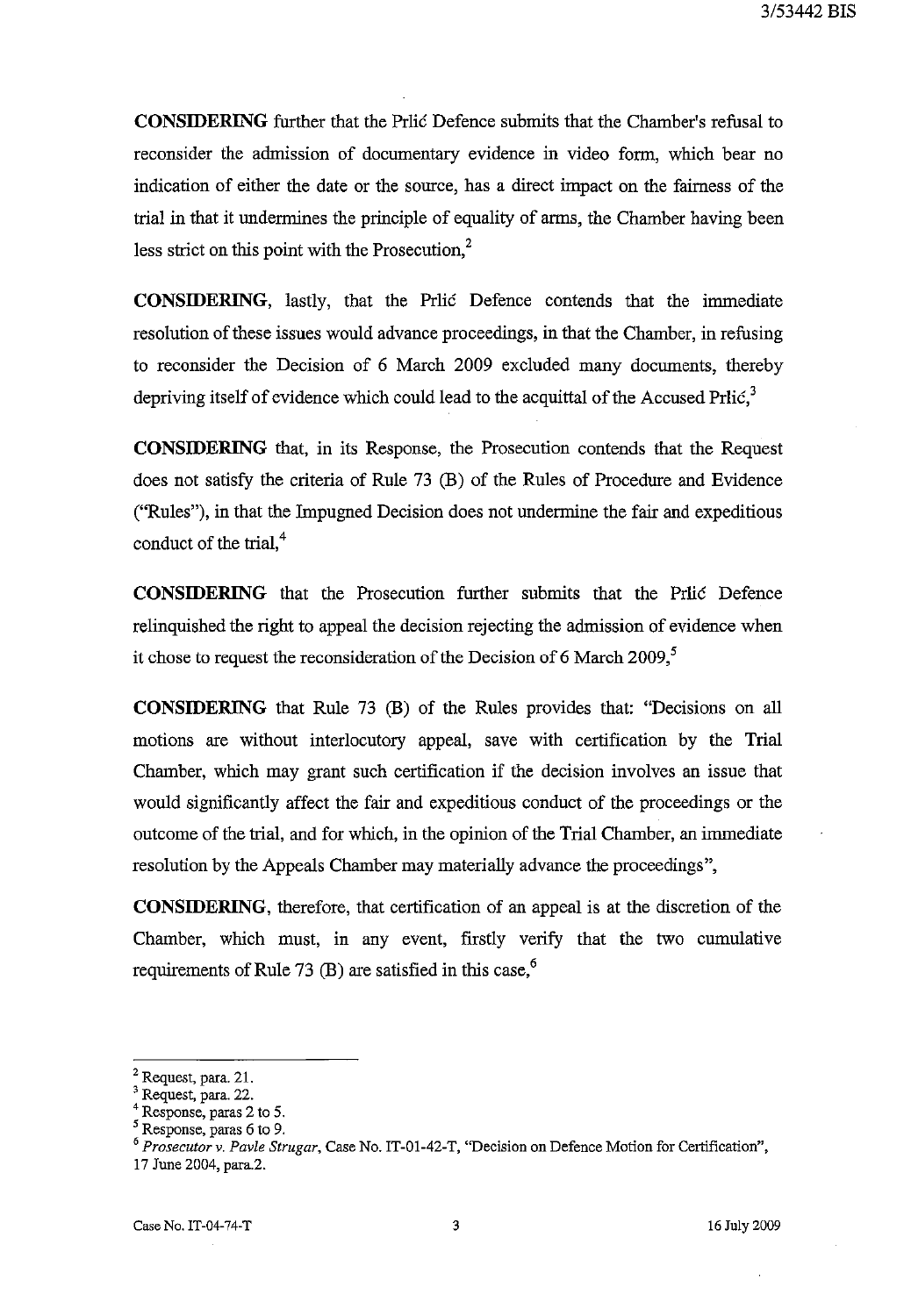**CONSIDERING** that the Chamber notes, firstly, that the Price Defence does not dispute the rejection of documentary evidence in itself, but rather the fact that the Chamber has purely and simply refused to reconsider in the Impugned Decision the Decision of 6 March 2009, in respect of several categories of evidence, without going into the details of each item of evidence,

**CONSIDERING** that the Chamber deems, secondly, that the Prlic Defence has adequately demonstrated that the refusal to reconsider the rejection of numerous items of documentary evidence could have an impact on the fair conduct of proceedings and the outcome of the trial, and, in particular, the Accused Prlic's conviction,

**CONSIDERING** that the Chamber further notes that the immediate resolution of this issue by the Appeals Chamber could materially advance the proceedings and would not be prejudicial to either the Prosecution or the Defence,

**CONSIDERING** that the Chamber further notes that it reserves the right to. reconsider, in due course, the "Decision on Prosecution Motion for Admission of Documentary Evidence (Two Motions: HVO and Herceg-Bosna)", rendered on 11 December 2007, with regard to two videos marked P 01033 and P 02010, admitted into evidence by the Chamber despite insufficient indication as to the date,

**CONSIDERING** that the Chamber therefore finds that the reasons advanced by the Prilic Defence indicate the existence of particular circumstances justifying certification for appeal in order to avoid injustice,<sup>7</sup> and, therefore decides to grant the Request,

## **FOR THE FOREGOING REASONS,**

**PURSUANT TO** Rule 73 (B) of the Rules,

**GRANTS** the Request, AND

<sup>7</sup>*Prosecutor* v. *Stanislav Galic,* Case No. IT -98-29-A, "Decision on Defence'S Request for **Reconsideration", 16 July 2004, pp. 3-4, citing,** *inter alia, Prosecutor v.Zdravko Mucic et al.,* **Case No.**  *IT-96-21Abis,* "Sentencing Judgement", 8 Apri12003, para. 49; *Prosecutor* v *Popovic et aI.,* Case No. IT-05-88-T, "Decision on Defence Motion for Certification to Appeal Decision Admitting Written Evidence pursuant to Rille 92 *bis",* 19 October 2006, p.4.